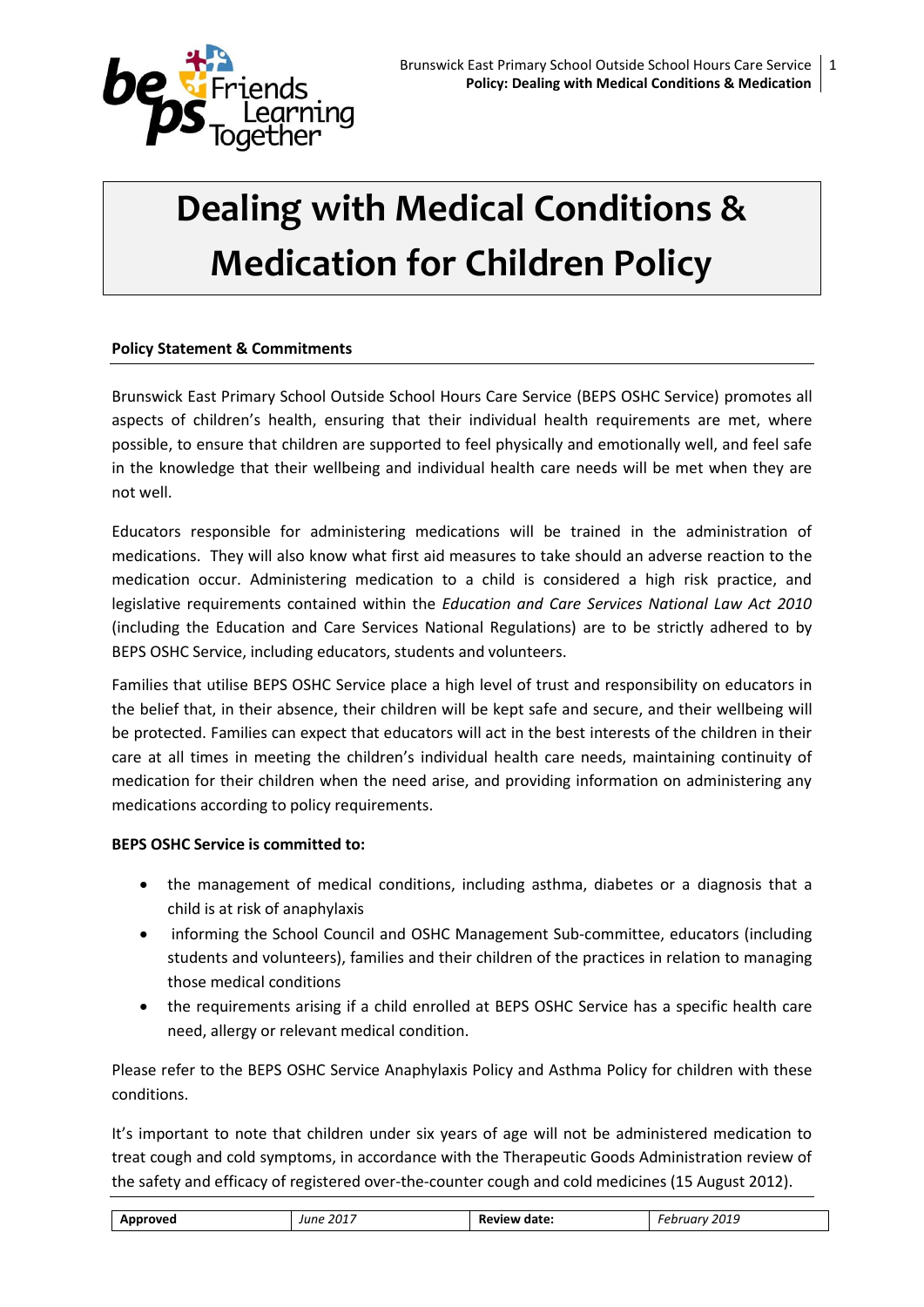#### **Definitions**

*Medication* – A medicine within the meaning of the *Therapeutic Goods Act 1989* of the Commonwealth.

**Registered medical practitioner** – A person registered under the Health Practitioner Regulation National Law to practice in the medical profession (other than as a student).

*Trained Educator* – For the purposes of this policy, this refers to those educators who have received relevant professionally-run training in the treatments or techniques required to administer medication, and hold first aid training, anaphylaxis management training, and emergency asthma management training qualifications approved by the Australian Children's Education and Care Quality Authority (ACECQA), as prescribed in the *Education and Care Services National Law Act 2010* in accordance with regulation 137 (1) (e).

## **Procedures for Dealing with Medical Conditions**

**Educators at BEPS OSHC Service are not medically trained and therefore cannot diagnose appropriate treatment.**

Consequently, educators will not perform the following:

- administering medications to children without written parental/guardian authority
- administering non‐prescribed medications that are required for more than one day without written medical authority
- administering any treatments without first receiving appropriate professional training
- providing education and care to children who require a care regime that uses medical procedures, before they are appropriately and professionally trained, and feel confident and comfortable with that training and the process for administering any required medication
- providing education and care to a child with special health needs without an individual medical plan and a **Risk Minimisation Plan** being completed on enrolment of the child
- accepting a child for education and care without their prescribed medication.

**Whenever possible, medication should be administered by parents or guardians at home.** However this will not always be feasible. Therefore, to ensure children's safety and welfare, the giving of medication at BEPS OSHC Service will be strictly monitored.

 Parents/guardians should consider whether their child who requires medication is well enough to be at BEPS OSHC Service, and to keep the child at home if unwell.

| Approved | . 2017<br>June | Review<br>date: | 2019<br>n h<br>.<br>- CDI<br>___ |
|----------|----------------|-----------------|----------------------------------|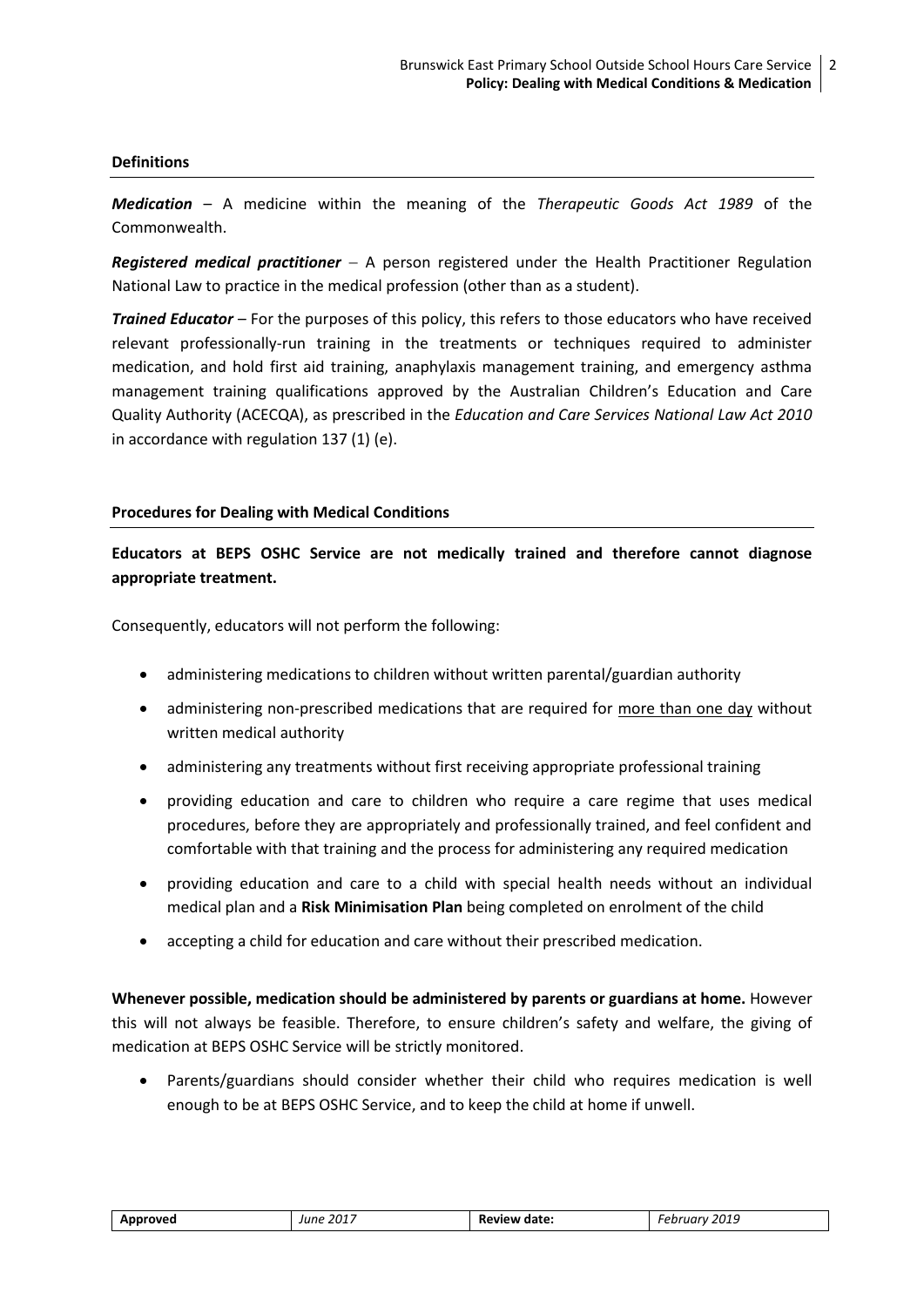- If children are receiving medication at home, but not at BEPS OSHC Service, the parent/guardian should advise the educator about the nature of the medication and its purpose, and any possible side effects it may have for the child.
- Only prescribed medications or medications accompanied by an **Action Plan** or an **explanatory letter from the child's doctor**, together with the Medication Authority form, will be administered by educators for any period longer than one day.
- Educators must be fully trained to meet all requirements contained within action and support plans.

BEPS OSHC Service promotes all aspects of children's health, ensuring that their individual health requirements are met, where possible, through implementing the following general service procedures with regard to dealing with the administration of medication, and dealing with medical conditions.

| <b>Before School Care Procedures</b>             | <b>After School Care Procedures</b>                |
|--------------------------------------------------|----------------------------------------------------|
| If a child attends before school, and has        | If a child attends after school only and will need |
| medication they need to take during school       | to take medication during the program, the         |
| hours, parents should give it to a staff member  | parent/guardian will need to access a Medication   |
| with a completed Medication Authority form       | Authority form (available from the service and on  |
| (available from the service and on the OSHC      | the OSHC page of the website). The OSHC staff      |
| page of the website). The staff will take the    | will be unable to administer the medication        |
| child's medication and the form to the school    | without a Medication Authority form. OSHC staff    |
| office at 9.00a.m. If a child also attends after | request that the parent/guardian also email the    |
| school, an OSHC staff member will collect their  | Coordinator, or leave a message on the             |
| medication from the school office at 3.30p.m.    | answering machine that their child has             |
|                                                  | medication at the school office.                   |

## **Training & Authority to Treat**

Medication requirements and authority will always be treated with confidentiality to ensure the privacy of the child and their family is maintained at all times.

- Educators at BEPS OSHC Service will complete first aid training, anaphylaxis management training, and emergency asthma management training qualifications as approved by the ACECQA, as prescribed in the *Education and Care Services National Law Act 2010* in accordance with regulation 137 (1) (e).
- Medication will only be administered by an educator who holds a current First Aid Certificate, who is trained (see definitions in this policy), and where the:
	- conditions listed above are met
	- the parent/guardian has completed and signed a **Medication Authorisation** form on the day on which the medication is to be administered.

| Approved | 2017<br>June | Review date: | 2019<br>- -<br>۰۵۰<br>ıuı<br>- UU |
|----------|--------------|--------------|-----------------------------------|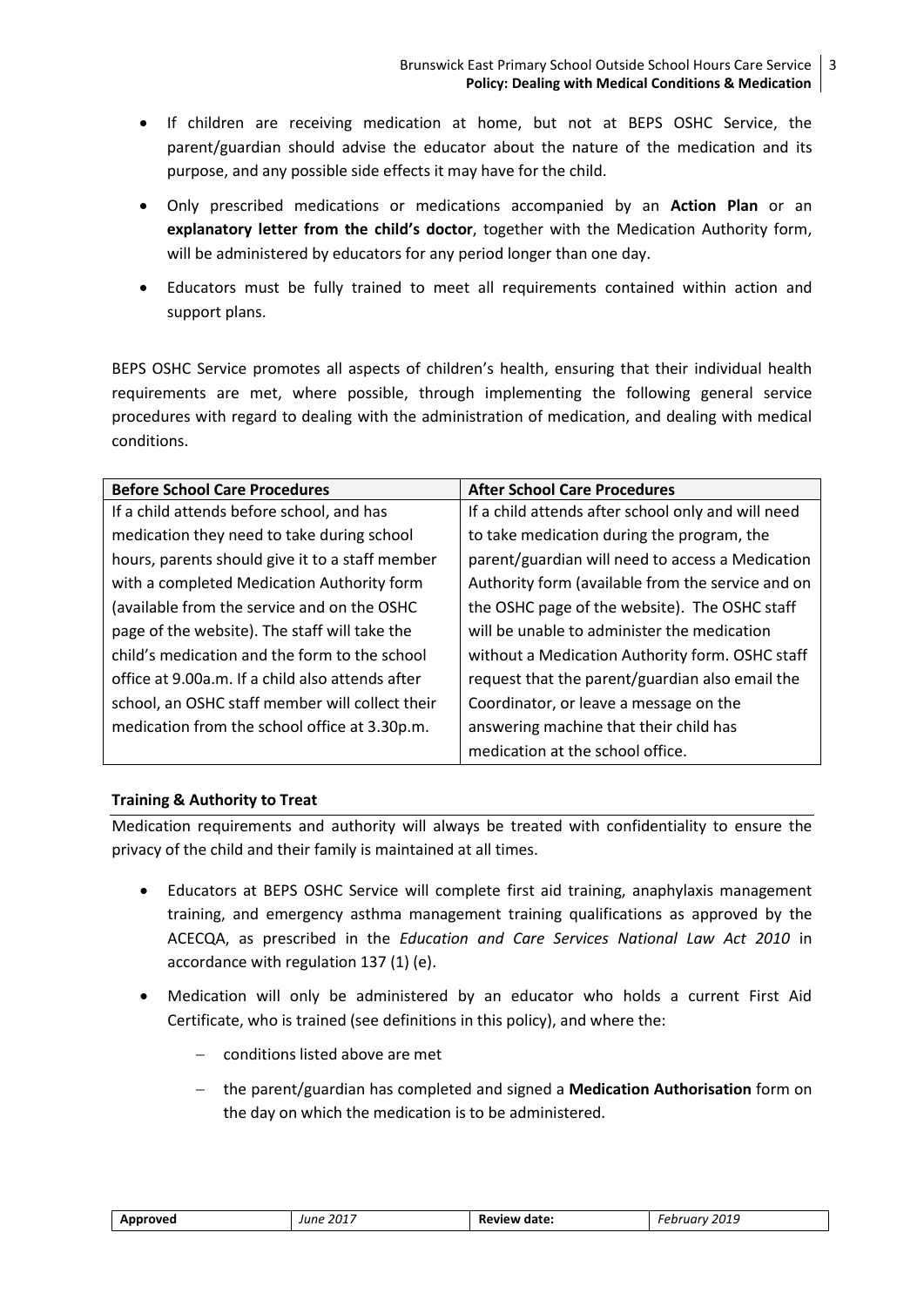- In some circumstances where specific training is required in relation to medical procedures or medication administration, where an educator is prepared to undertake the training, any costs incurred will be borne by the child's parent/guardian.
- Where BEPS OSHC Service cannot provide sufficient numbers of adequately and appropriately trained educators who feel comfortable and confident to perform medical procedures or administer medication to the child, it may be agreed that the parent will come to BEPS OSHC Service to administer the medication, or arrangements be made for a health professional to attend BEPS OSHC Service and administer the medication. **Without one of these strategies in place, education and care at BEPS OSHC Service will not be possible.**
- In accordance with regulation 93 of the Education and Care Services National Regulations, the administration of medication to a child is authorised if an authorisation to administer the medication:
	- is recorded in the medication record for that child
	- $-$  in the case of an emergency, is given verbally by a parent or a person named in the child's enrolment record as authorised to consent to administration of medication
	- $-$  is administered by a registered medical practitioner or an emergency service, if a parent or person named in the enrolment record cannot reasonably be contacted in the circumstances.

## **Procedures for Administration of Medications**

No prescription medication can or will be given to a child unless that child's name appears on the chemist's label, and all labels are legible and undamaged, and contents are still within their expiry date. All labels must be clearly written with nothing crossed out or covered up; if it looks like a label has been taken off or changed in any way, the medication cannot be administered. This applies to both prescription and over-the-counter medications, even if the appropriate authority form has been filled out and signed.

Refer to BEPS OSHC Service's Anaphylaxis Policy, Asthma Policy and Diabetes Policy for information on how the risk of anaphylaxis, asthma and/or hyperglycaemia will be minimised at BEPS OSHC Service, and how BEPS OSHC Service will respond to children at risk, including first aid, the administration of preventative or reliever medication, including an adrenaline auto-injector, and contacting medical emergency services assistance.

- Families are required to fill out the Medication Authorisation form before educators will give any medication to a child.
- A separate entry must be made in full if there are two or more medications to be given on the same day, including two doses of the same medication.
- Parents/guardians are responsible for verbally informing educators that medication is required during the day.
- Educators cannot administer any medication that is not in its original container, does not have the child's name on it, or is past its expiry date.

| June 2017<br>Approved | Review date: | February 2019 |
|-----------------------|--------------|---------------|
|-----------------------|--------------|---------------|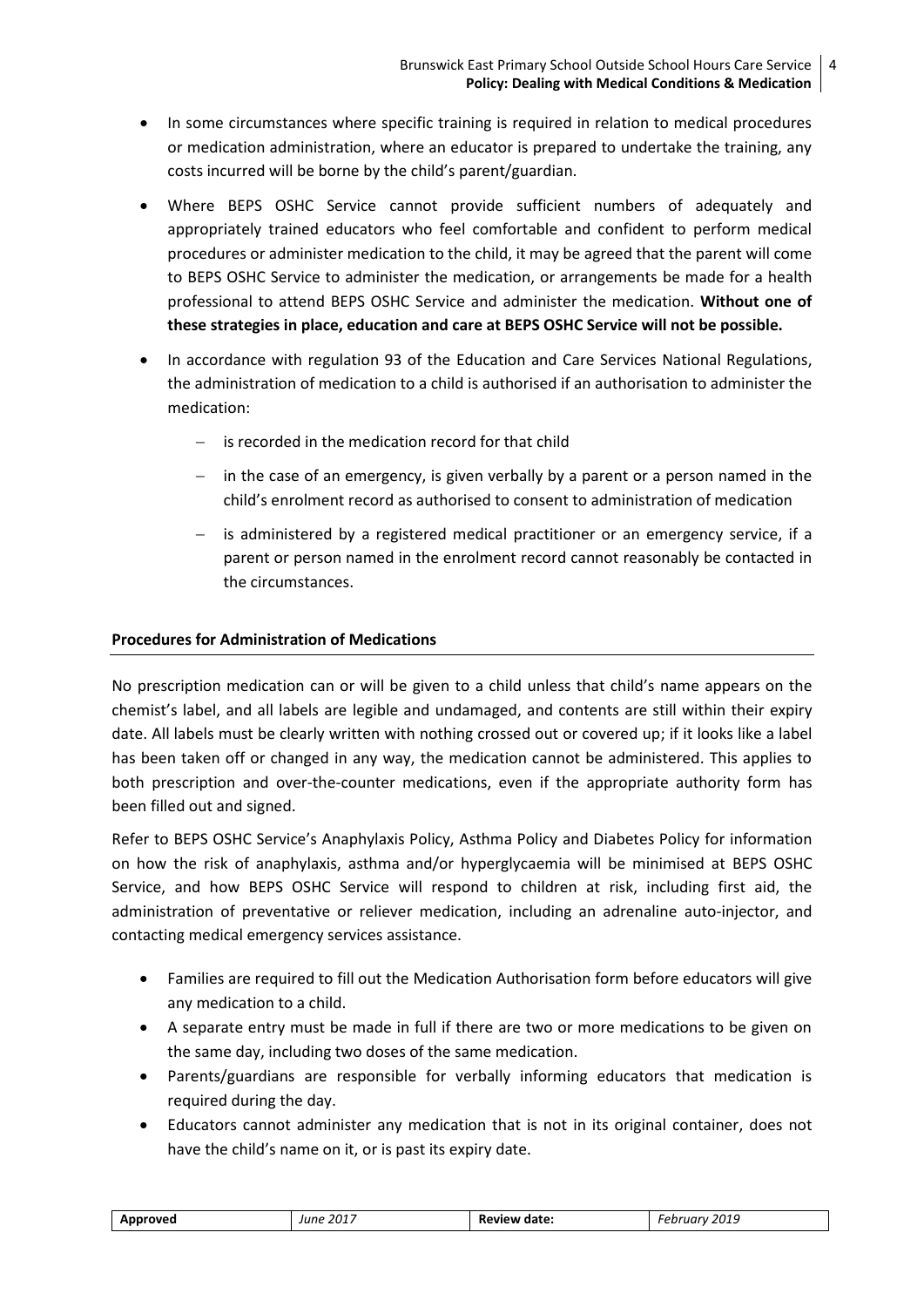- As it is important for medication to be administered accurately, medication will only be given with written authority.
- Any over-the-counter medication must be labeled with the child's name, the date, the dosage, and the time to be administered.
- To reduce/prevent inappropriate use of medication, educators will only administer over-thecounter medication for one day in any one week, unless a doctor's note is provided supporting the use of the medication.
- Any consent received from a doctor must be updated each time it is required  $-$  that is, the note must be dated to coincide with the date the medication is required.
- In the case of children who suffer a chronic condition, such as asthma, a general authority to administer medication as required may be given. It is the responsibility of the parents/guardians to inform educators of their child's condition and to ensure educators have a thorough understanding of the management of their child's condition.
- Families are required to dispose of any empty medication containers and any out-of-date medication.
- Before medication is given to a child, the trained educator will verify the correct dosage and child with another educator known to the child.
- After giving the medication the educator will complete the following details on the Medication Authorisation form: date, time, dosage, medication given, person who administered, person who verified, and signed by both educators.
- For each child who is being educated and cared for, and who requires the administration of medication, the following details must be recorded:
	- $-$  the name of the child
	- the authorisation to administer medication (including, if applicable, selfadministration), signed by a parent or a person named in the child's enrolment record as authorised to consent to administration of medication
	- the name of the medication to be administered
	- the time and date the medication was last administered
	- $-$  the time and date, or the circumstances under which, the medication should be next administered
	- $-$  the dosage of the medication to be administered
	- the manner in which the medication is to be administered
	- if the medication is administered to the child:
		- o the dosage that was administered
		- o the manner in which the medication was administered
		- $\circ$  the time and date the medication was administered

| Approved | . 2017<br>June | Review date: | 2019<br>Februarv<br>___ |
|----------|----------------|--------------|-------------------------|
|          |                |              |                         |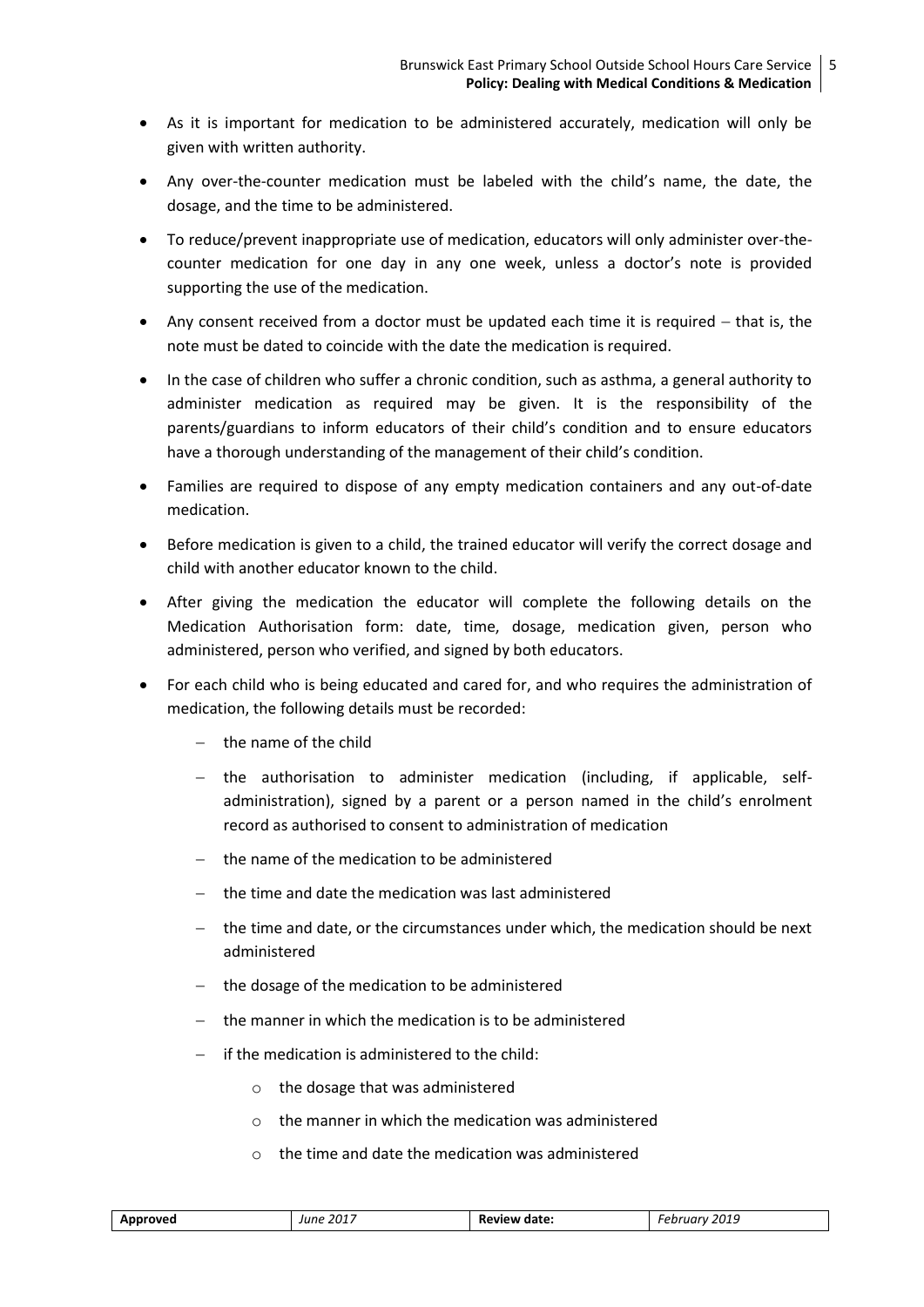- o the name and signature of the educator who administered the medication
- $\circ$  the name and signature of the educator who checked the identity of the child, the dosage and administration.
- **Medication will NEVER be put into a child's drink bottle.**
- Where the medication requires administration via a method other than an oral one, or an external application, those educators who have a current First Aid Certificate and have received specific instruction from a health care professional, will administer the medication.
- See BEPS OSHC Service Anaphylaxis Policy, Asthma Policy and Diabetes Policy for information on how the risk of anaphylaxis, asthma and hypoglycaemia will be minimised at the Service, and how BEPS OSHC Service will respond to children at risk, including first aid and the administration of an adrenaline auto-injector, insulin, and/or asthma reliever medication, including what to do in case of emergency.
- Other medical conditions and ongoing medication for the prevention and/or treatment of other medical conditions that fall outside of this policy and other special conditions policies will be dealt with as the need arises, on a case by case basis, informing the review and development of relevant policies and procedures.

#### **Self-administration of Medication**

- The Service Coordinator will consult with the child and their enrolling family member to determine the circumstances by which the child could self-administer their medication.
- Ideally, the self-administered medication will be stored by the Service; however, where immediate access is required by the child such as in cases of asthma, anaphylaxis or diabetes, the medication must be stored in an easily accessible location.
- Children with asthma, and in some cases anaphylaxis, may carry their own medication on them at the request of the family.
- An authorisation for the child to self-administer medication must be provided in accordance with regulation 96 of the *Education and Care Services National Regulations (2011).*
- Medication that is self-administered will be recorded as per regulation 92 of the *Education and Care Services National Regulations (2011).*

#### **Procedures for Children with Special Health Needs**

Refer to BEPS OSHC Service's Anaphylaxis Policy, Asthma Policy and Diabetes Policy for information on how the risk of anaphylaxis, asthma and/or hyperglycaemia will be minimised at the Service, and how BEPS OSHC Service will respond to children at risk, including first aid, the administration of

| Approved | June 2017 | Review date: | February 2019 |
|----------|-----------|--------------|---------------|
|----------|-----------|--------------|---------------|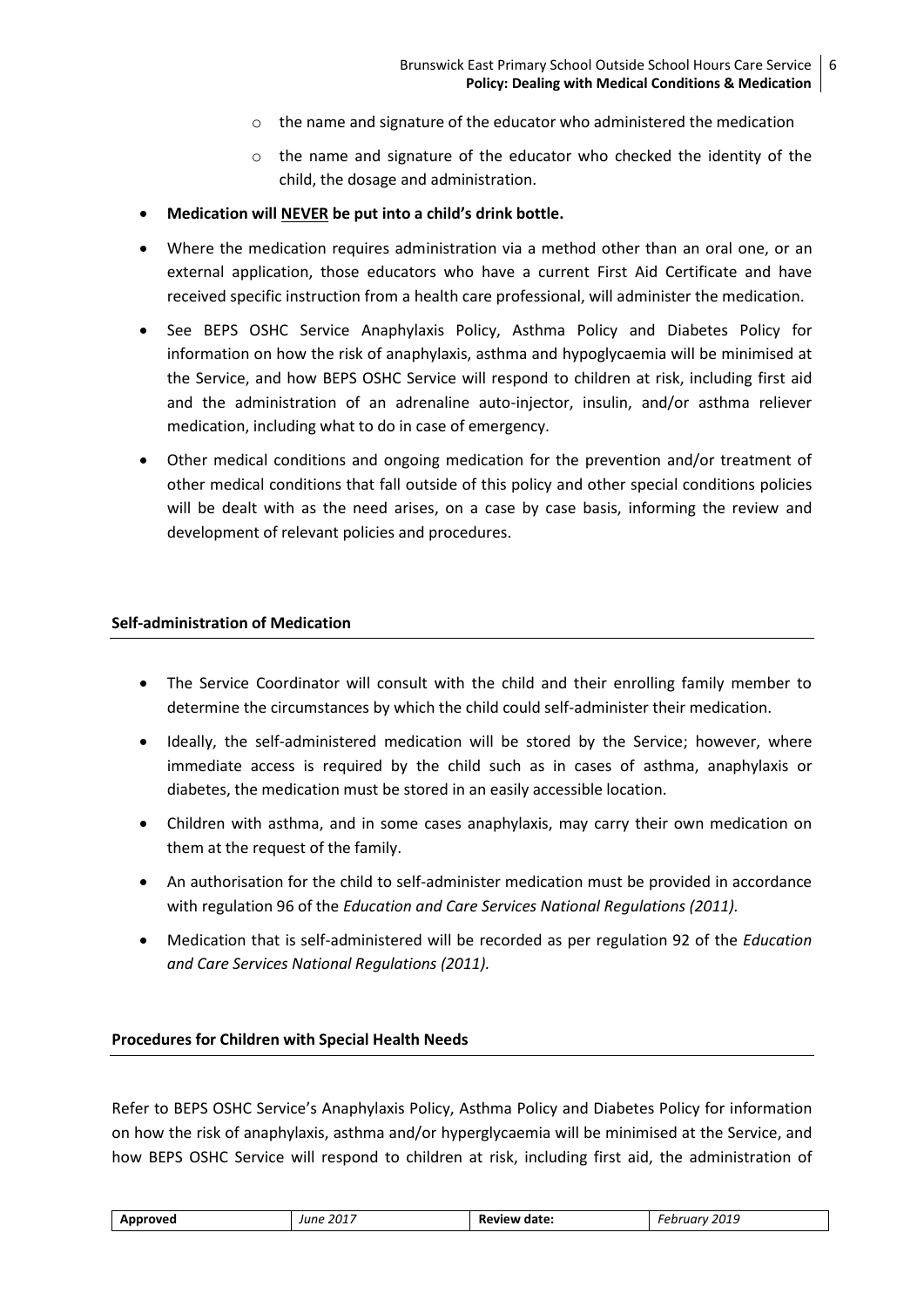preventative or reliever medication, including an adrenalin auto-injector, and contacting medical emergency services.

- On application for enrolment families will be required to complete full details about their child's medical needs. BEPS OSHC Service will assess whether educators are appropriately trained to manage the child's special health needs at that time.
- Where children require medication or have special medical needs for long-term conditions or complaints, the child's doctor or allied health professional and parent/guardian must complete a **Special Health Needs Support Plan** and/or an **Emergency Action Plan**. Such a plan will detail the child's special health support needs including administration of medication and other actions required to manage the child's condition.
- The OSHC Coordinator will also consult with the child's family to develop a **Risk Minimisation Plan***.* This plan will assess the risks relating to the child's specific health care needs, allergy or medical condition; any requirements for safe handling, preparation and consumption of food; notification procedures that inform other families about allergens that pose a risk; procedures for ensuring educators, students and volunteers can identify the child, their medication and the **Emergency Action Plan.**
- Each child with specific medical needs must be reassessed with regard to their needs and BEPS OSHC Service's continuing ability to manage those needs, on a regular basis, depending on the specific child's medical condition.
- If a child's medical, physical, behavioural or cognitive state changes, the family will need to complete a new **Special Health Needs Support Plan** and the Service will re-assess its ability to care for the child, including whether educators are appropriately trained to manage the child's ongoing special needs.
- The family will be provided with a copy of BEPS OSHC Service's Dealing with Medical Conditions & Medication Policy on enrolment or when their child is first diagnosed with a specific health need or other medical condition.
- If an enrolled child with special health needs presents for a session of care at BEPS OSHC Service without their medication, they will not be accepted until their prescribed medication is available.

## **Planning to support children's health needs**

Refer to BEPS OSHC Service's Anaphylaxis Policy, Asthma Policy and Diabetes Policy for information on how the risk of anaphylaxis, asthma and/or hyperglycaemia will be minimised at BEPS OSHC Service, and how the Service will respond to children at risk, including first aid, the administration of preventative or reliever medication, including an adrenaline auto-injector, and contacting medical emergency services assistance.

**Medical Management Plans** are required if a child enrolled at BEPS OSHC Service has a specific health care need, allergy or relevant medical condition, in compliance with the National Law. This involves:

| Approved | June 2017 | Review date: | Februarv 2019 |
|----------|-----------|--------------|---------------|
|          |           |              |               |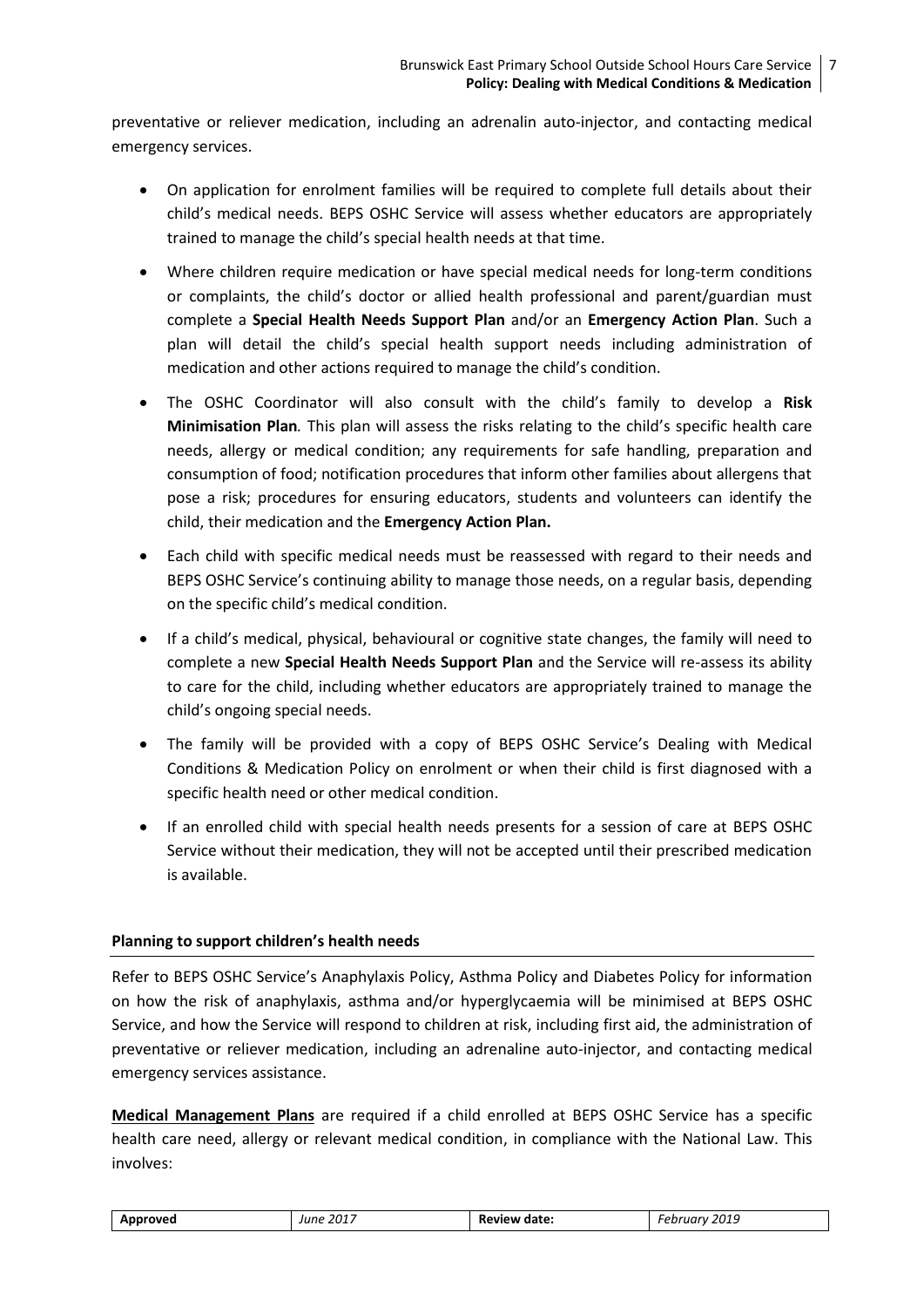- requiring the parent/guardian to provide a medical management plan for the child completed by a medical professional
- requiring the medical management plan to be followed in the event of an incident relating to the child's specific health care need, allergy or relevant medical condition.

**Risk Minimisation Plans** are required to be developed in consultation with the Coordinator and the parents of a child in compliance with the National Law:

- To ensure that the risks relating to the child's specific health care need, allergy or relevant medical condition are assessed and minimised;
- If relevant, to ensure that practices and procedures in relation to the safe handling, preparation, consumption and service of food are developed and implemented;
- If relevant, to ensure that practices and procedures notify and inform the parents of any known allergens that pose a risk to a child and strategies for minimising the risk are developed and implemented;
- To ensure that practices and procedures are in place so that all educators and volunteers can identify the child, the child's medical management plan and the location of the child's medication to ensure that they can be implemented in an emergency
- If relevant, to ensure that practices and procedures ensuring that the child does not attend BEPS OSHC Service without medication prescribed by the child's medical practitioner in relation to the child's specific health care need, allergy or relevant medical condition are developed and implemented.

**Communication Plans** are developed and maintained by BEPS OSHC Service in compliance with the National Law:

- to ensure that relevant educators and volunteers are informed about the medical conditions policy and the Medical Management Plan and Risk Minimisation Plan for the child
- so that a child's parent can communicate any changes to the Medical Management Plan and Risk Minimisation Plan for the child, setting out how that communication can occur.

## **Children with Ongoing Medical Conditions & Regular Medication**

It is important that any child who takes ongoing medication for an illness (such as diabetes, asthma, ADHD, severe allergic reactions) has this information included on their Enrolment Form. Families will be given a Medication Authority form to fill in.

- Parents are expected to advise the OSHC educator of the medical condition, and to keep the staff updated through regular communication.
- Students are expected to take increasing responsibility for their own medical treatment. Where they can't do this and the response requires medical attention (e.g. a blood glucose test), the parent/guardian is responsible.

| <b>June 2017</b><br>Approved | Review date: | 2019<br>-ebruarv |
|------------------------------|--------------|------------------|
|------------------------------|--------------|------------------|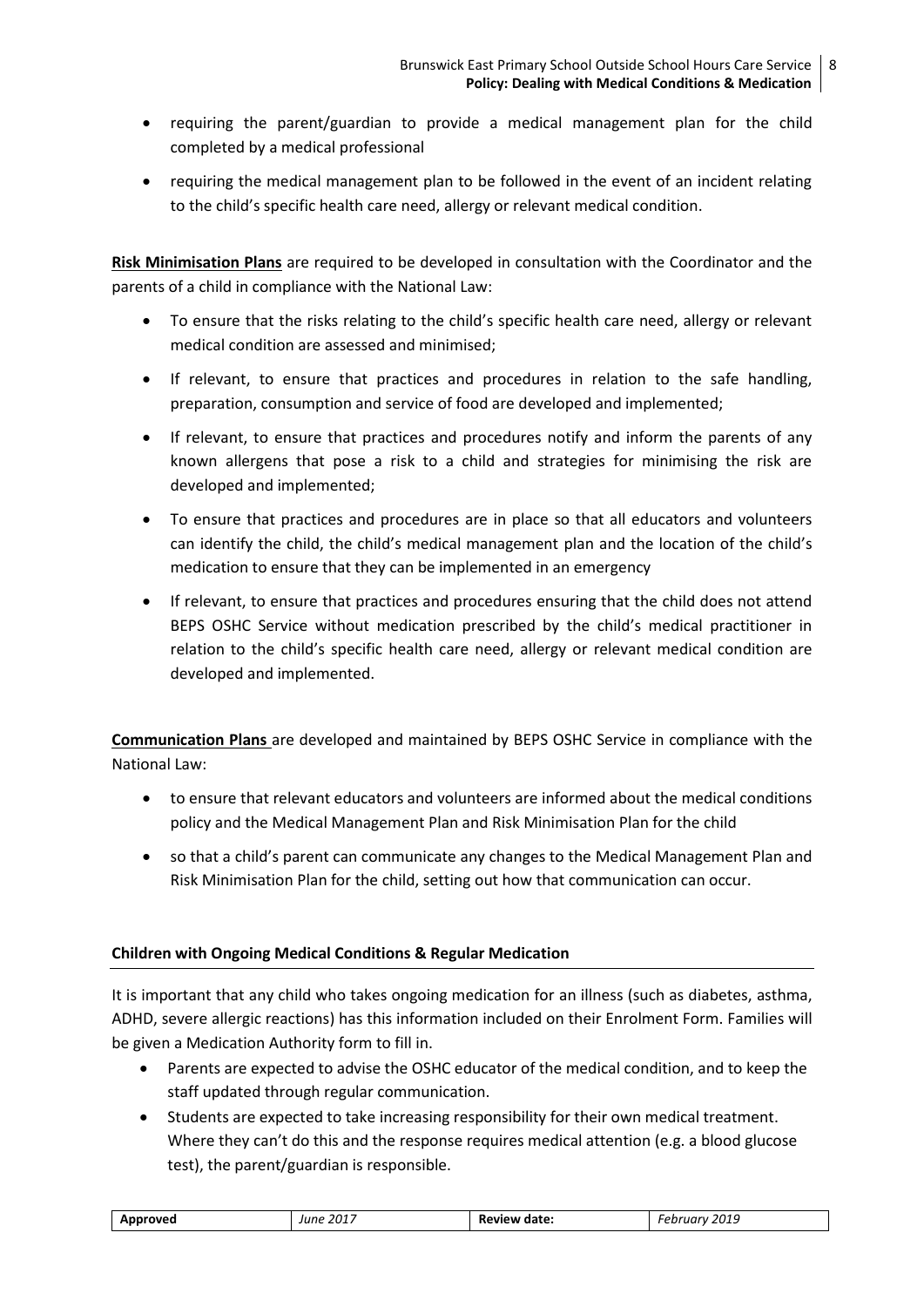- A photo of each child who has a serious, ongoing medical condition, along with the details of the condition, will be displayed in the OSHC office and kitchen. Parental permission is required for this.
- Parents are expected to write full instructions and sign the medication permission form.
- The staff will remind the child of when to take the medication and assist with the administration if required and permitted to do so.
- Parents/guardians of ill children will be contacted and asked to collect them.
- All staff have the authority to call an ambulance immediately in an emergency. If the situation and time permit, staff may confer with others before deciding on the appropriate course of action.
- A member of staff is responsible for ensuring the purchase and maintenance of first aid supplies, first aid kits, ice packs and the general upkeep of the first aid equipment.
- At the commencement of each year, requests for updated first aid information will be sent home, including requests for any Asthma Management Plans, high priority medical forms, and reminders to parents of the policies and practices used by the OSHC program to manage first aid, illnesses and medications throughout the year.
- General organisational matters relating to first aid will be communicated to the staff at the commencement of each year.

## **Excursions**

- All excursions will have at least one Level 2 first aid trained staff member on duty.
- A comprehensive first aid kit will accompany the staff on all excursions along with a mobile phone.
- All children attending excursions will have provided a signed medical form providing medical details and giving staff permission to contact a doctor or ambulance should an instance arise where their child requires treatment. Copies of the signed medical forms are to be taken on the excursion with the originals left at the program.
- All children, especially those with a documented Asthma Management Plan, are expected to carry their own asthma reliever medication. Emergency asthma medication is always available at the OSHC office.
- Staff are responsible for taking each child's anaphylaxis medication on excursions.

## **Procedures for the Storage of Medication**

- Medication must be given directly to the OSHC Coordinator and not left in the child's bag.
- All prescribed medications must have the original pharmacist's dispensing label, or details provided by the doctor giving the child's name, name of medication, dosage, frequency, way it is to be administered, date of dispensing and expiry date.
- All medication will be stored safely out of reach of children, but readily accessible to authorised educators, and in accordance with the medication requirements (e.g. in a refrigerator).

| February 2019<br>June 2017<br>Approved<br>Review date: |  |
|--------------------------------------------------------|--|
|--------------------------------------------------------|--|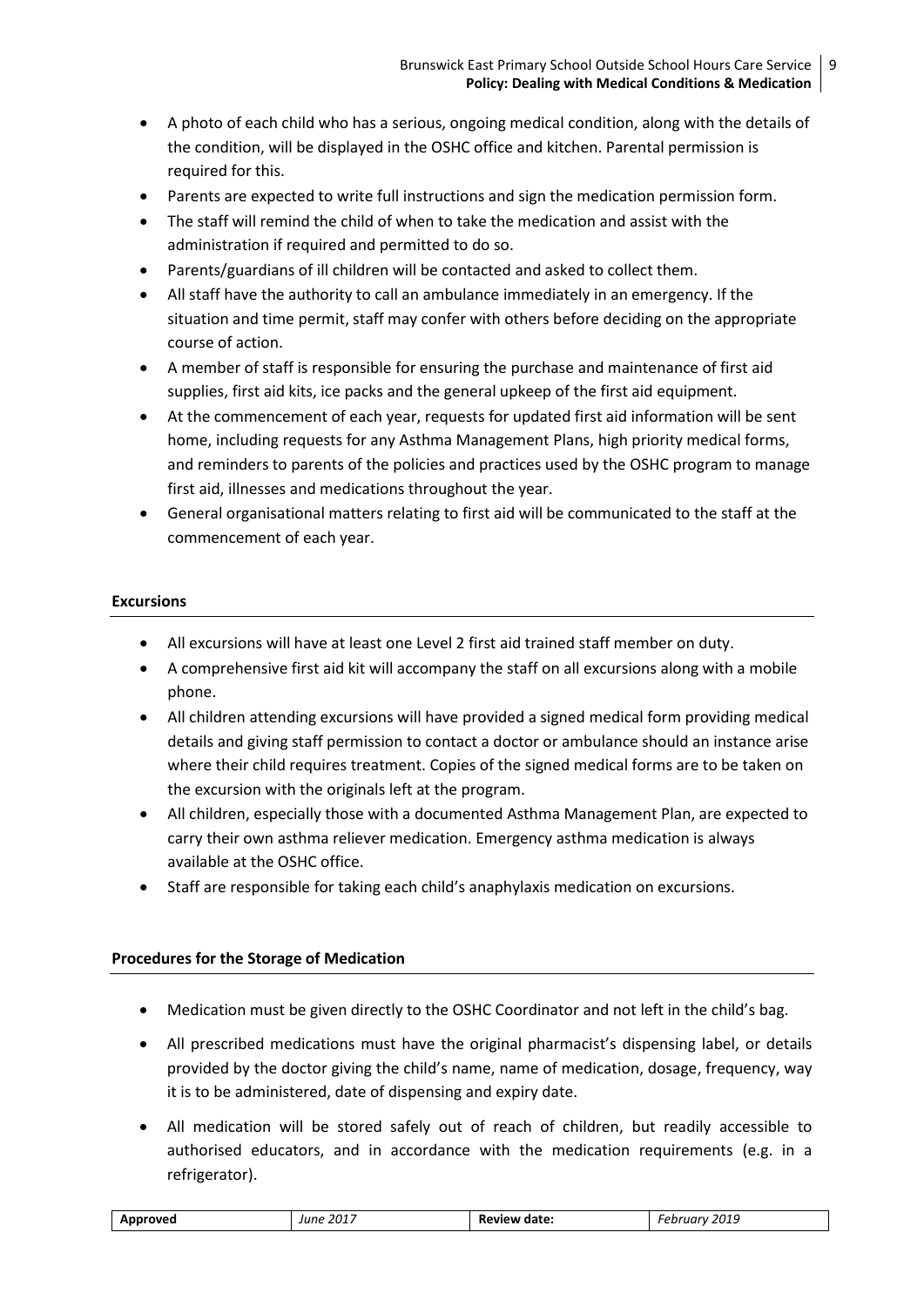- Families are required to alert educators of their child's medication requirement and give the medication to an educator on arrival at Before School Care.
- **Under no circumstances is medication to be left in a child's bag.**
- No child should carry any medication in their school bags except their asthma medication.
- In circumstances where the child's medication is stored within the school for medication administration during school hours, the child will collect their medication from the school office and give it to an educator on arrival at After School Care.

## **Multiple Medications**

 Children on regular medication for chronic conditions (such as insulin, anti-epileptic medication, adrenaline auto-injector) may be prescribed more than one medication and be deemed as fit for attendance.

#### **Antibiotics**

Antibiotics are prescribed to help combat an infection. At times this infection may not be potentially harmful to others; but in all instances of an infection, a child's immunity to other illnesses is lowered.

- Children are required to be cared for away from BEPS OSHC Service for the first 24 hours upon commencement of a course of antibiotics.
- This should occur unless the child fits the criteria for being 'well' AND the condition is not at significant risk of transmission, such as a urinary tract infection, otitis media (ear infections), or prophylaxis (preventative) antibiotic use.

#### **Non-prescribed Medications**

Any over-the-counter medication also needs a Medication Authority form, and all labels should be undamaged and contents still within the expiry date.

- Children under six years of age will not be administered medication to treat cough and cold symptoms, in accordance with the Therapeutic Goods Administration review of the safety and efficacy of registered over-the-counter cough and cold medicines (15 August 2012).
- Non-prescribed medications (other than those listed on the enrolment form) that are authorised by the child's parent/guardian, and are applicable to the child's age, in the original packaging with clear dosage instructions, and within the expiry date of the medication, will be administered for one day only per week.
- If a child needs medication for a longer period, the parent/guardian must take their child to the doctor to obtain prescribed medication or the doctor's letter confirming that the overthe-counter medicine can continue to be administered for a specified length of time.

| Approved | June 2017 | Review date: | 2019<br>Februarv<br>---- |
|----------|-----------|--------------|--------------------------|
|          |           |              |                          |